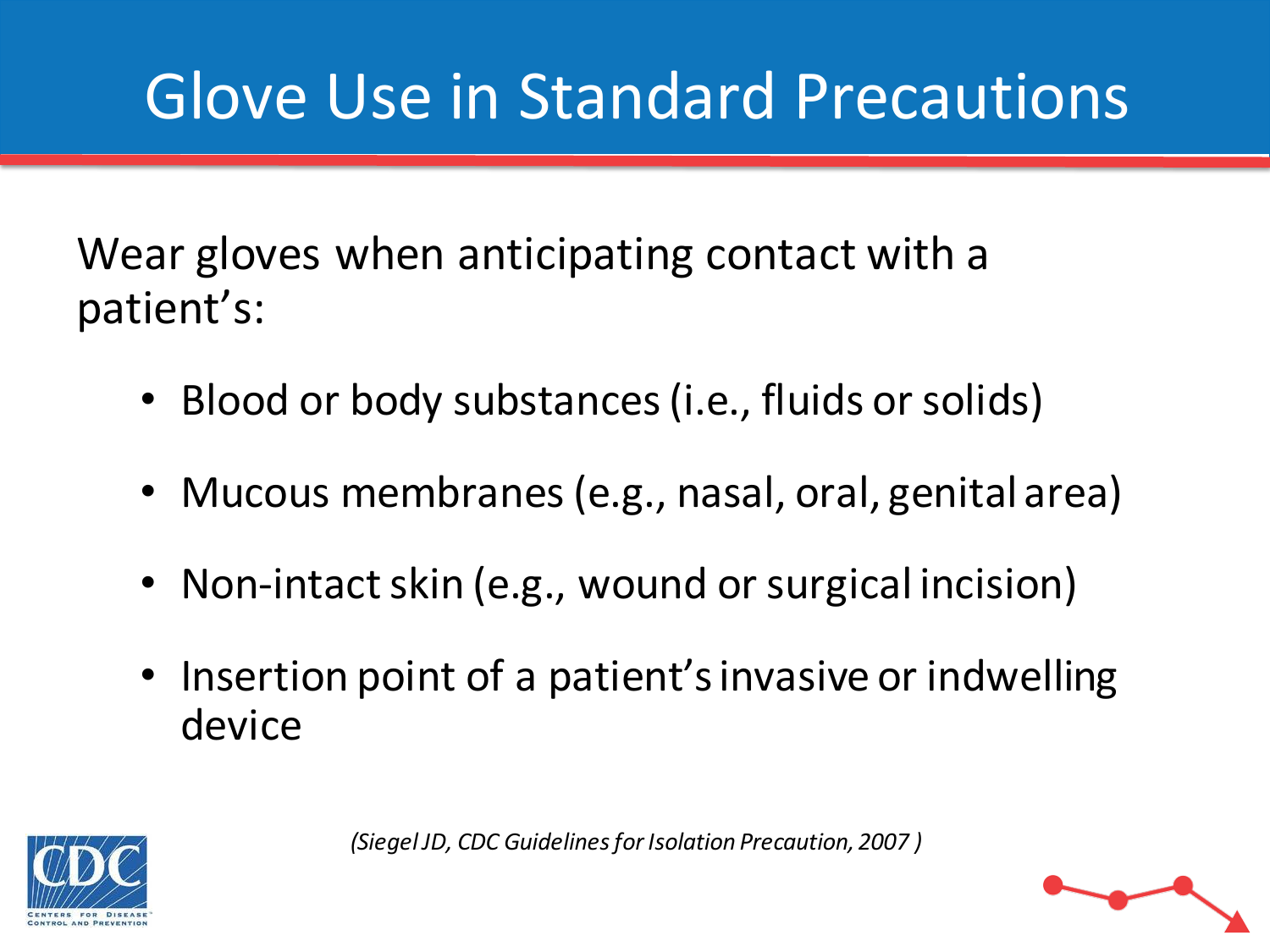#### Donning Gloves

Select correct type of glove and size

Extend to cover wrist, over isolation gown if worn

#### Sequence of PPE donning, *gloves are often the last item to be put on*





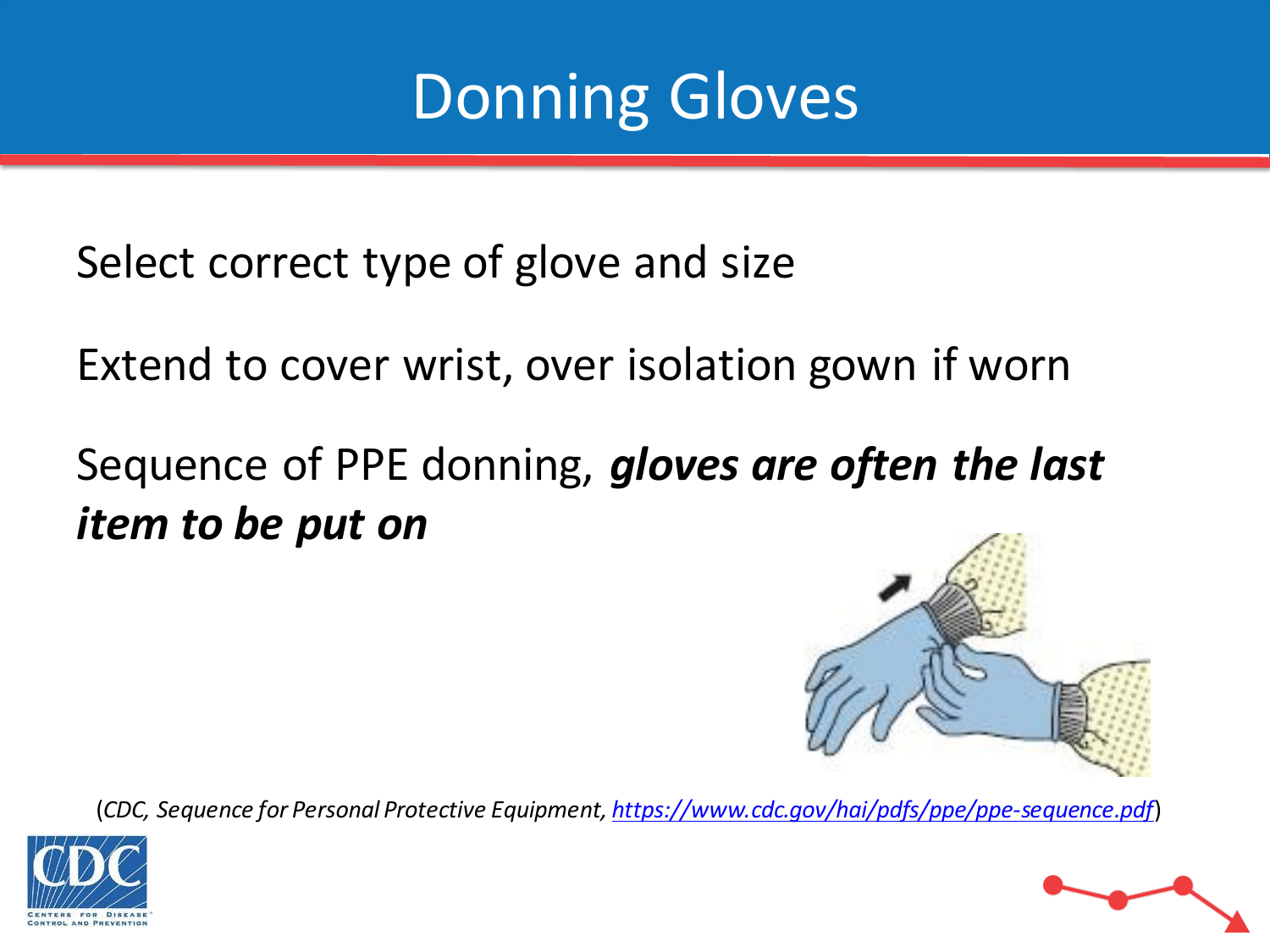## Doffing Gloves

There are a variety of ways to safely remove gloves, one option is:

- With the gloved hand, grasp the palm area of the other gloved hand and peel off
- Hold removed glove in gloved hand; slide fingers of ungloved hand under remaining glove at wrist, peel off and discard

Sequence of PPE doffing, **gloves are** *usually the first item to be removed*





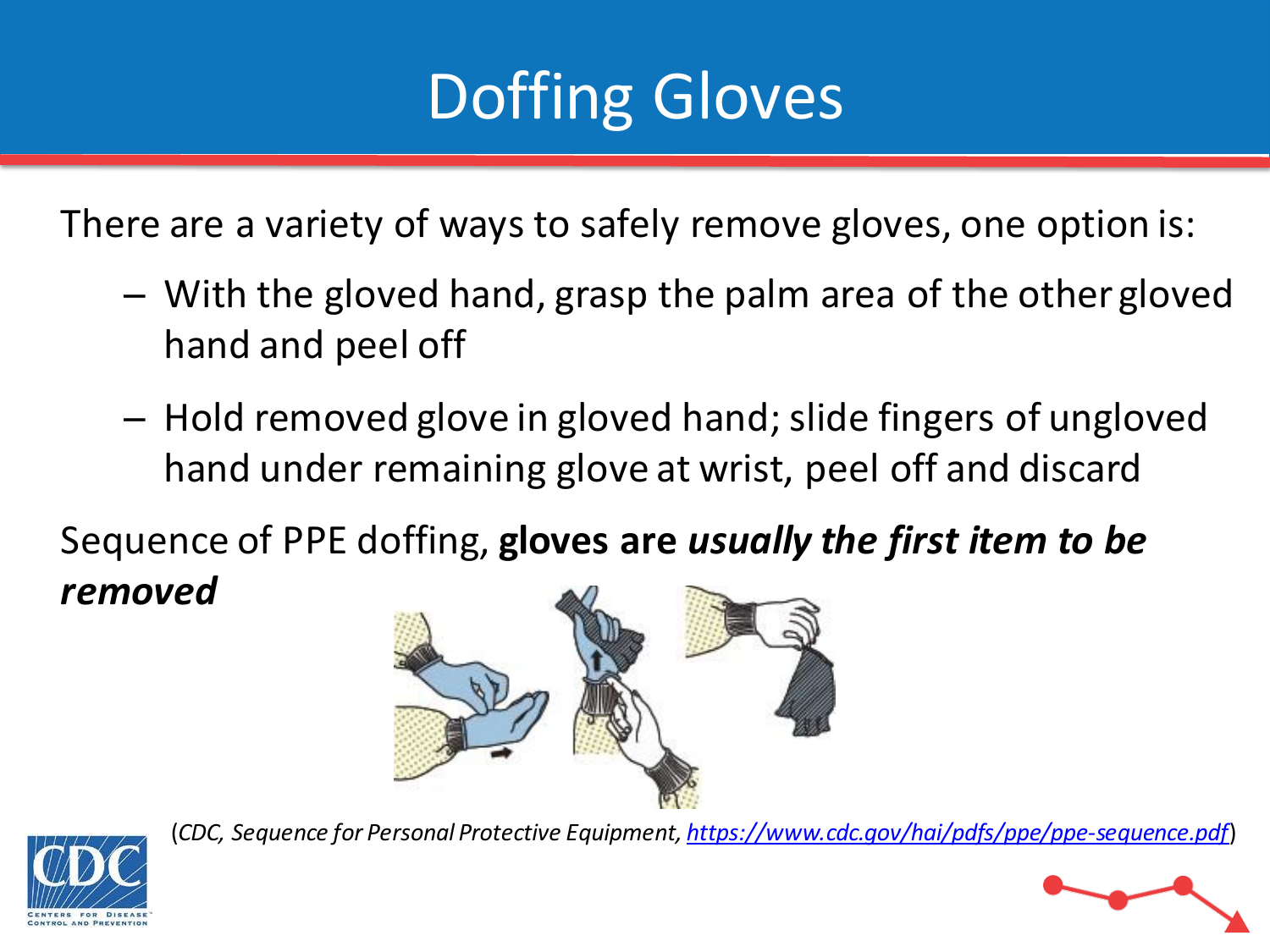## Gown Use in Standard Precautions

Wear when contact between clothing or skin with patient blood or body substances is expected.

For example:

- Contact with patient's non-intact skin (e.g., wounds)
- During procedures likely to generate a splash or spray of blood or body fluid
- Handling containers or patient fluids likely to leak, splash or spill



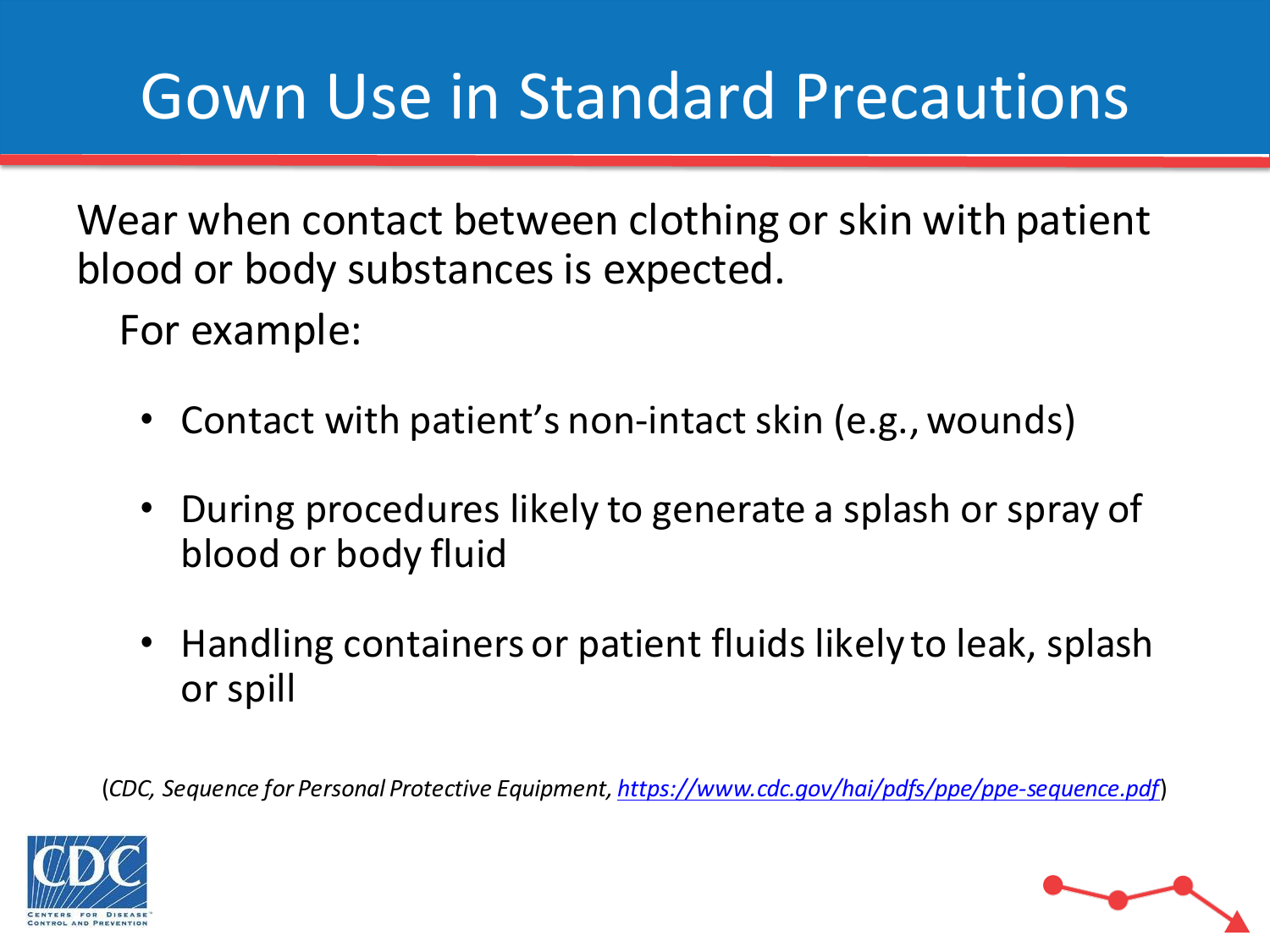#### Donning Gowns

Gowns should cover the torso, the legs to the knees, the arms to end of wrist and wrap around the back

Slide gowns on with the opening at the back, fasten around the back of the neck and the waist





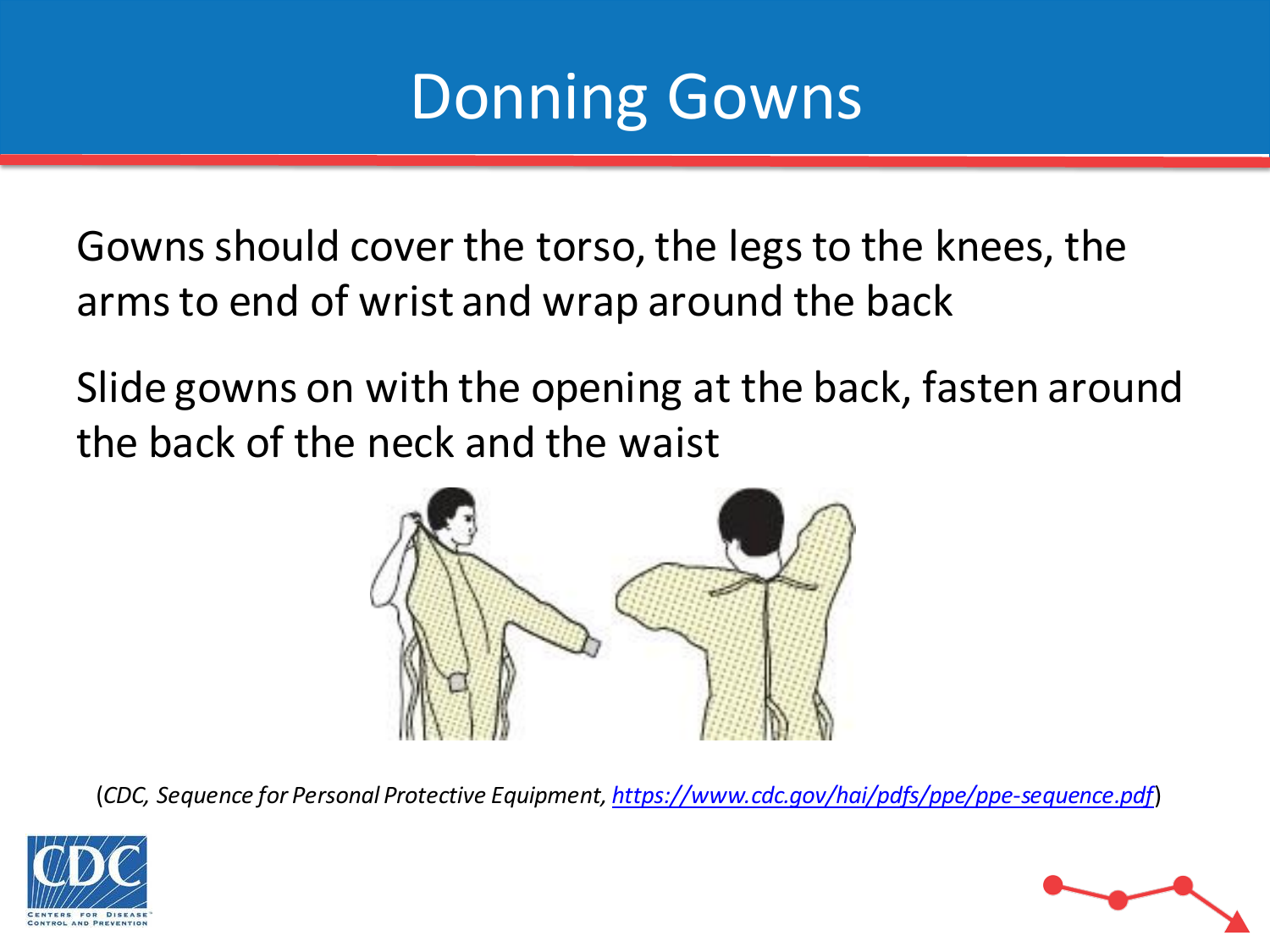

Unfasten gown

Pull away from neck and shoulders, touching inside of gown only

Turn gown inside out

Fold or roll into a bundle and discard



Remove gown and perform hand hygiene before leaving the patient's environment (e.g., exam room)

Do not wear the same gown between patients



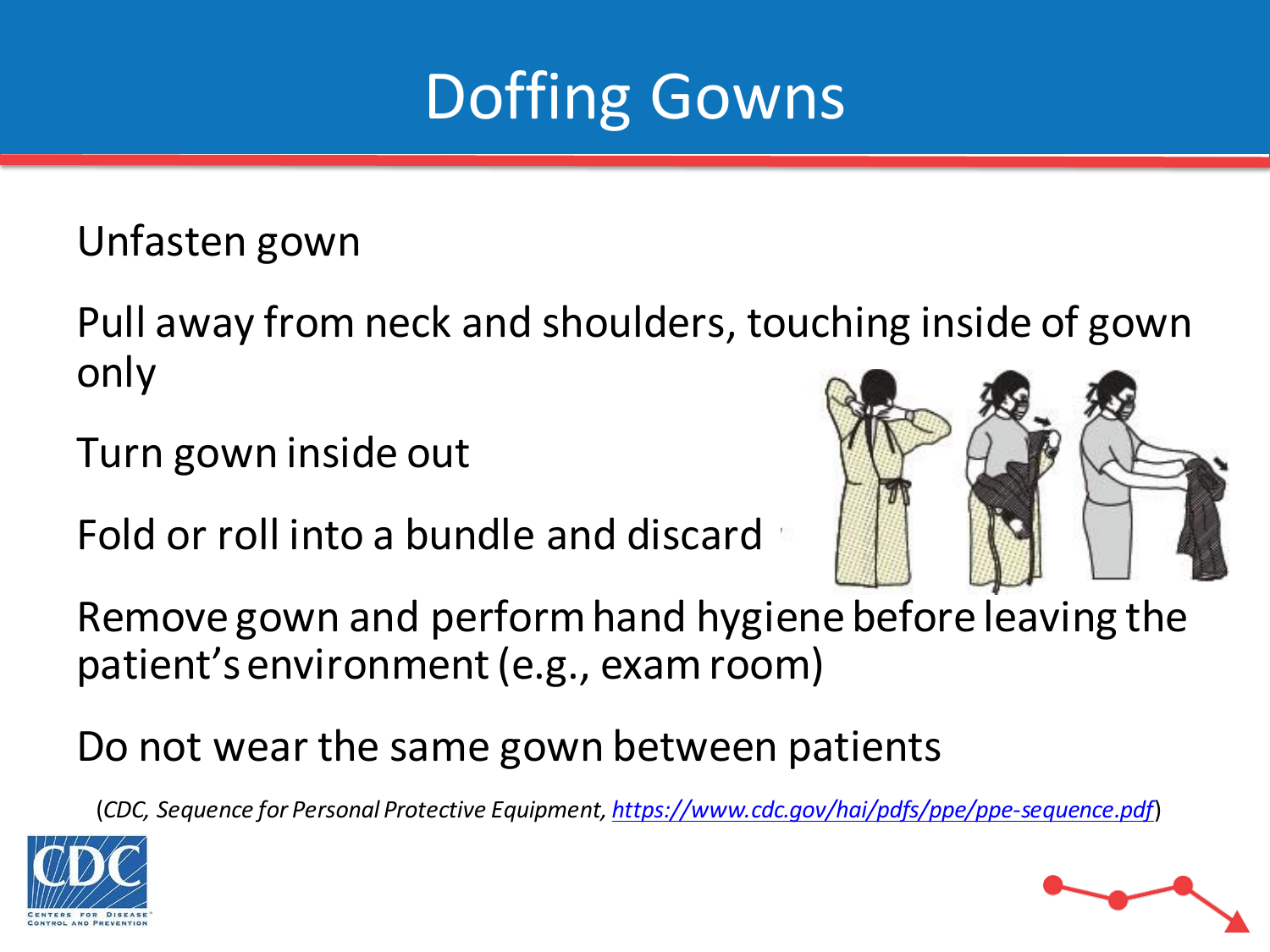# Face Mask and Eye Protection Use in Standard Precautions

Wear when anticipating potential splashes or sprays of blood/body substances during patient care

Face Masks–protect nose and mouth

Goggles–protect eyes

Face shields–protect face (i.e., nose, mouth and eyes)

Personal eyeglasses and contact lenses are *not* considered adequate eye protection



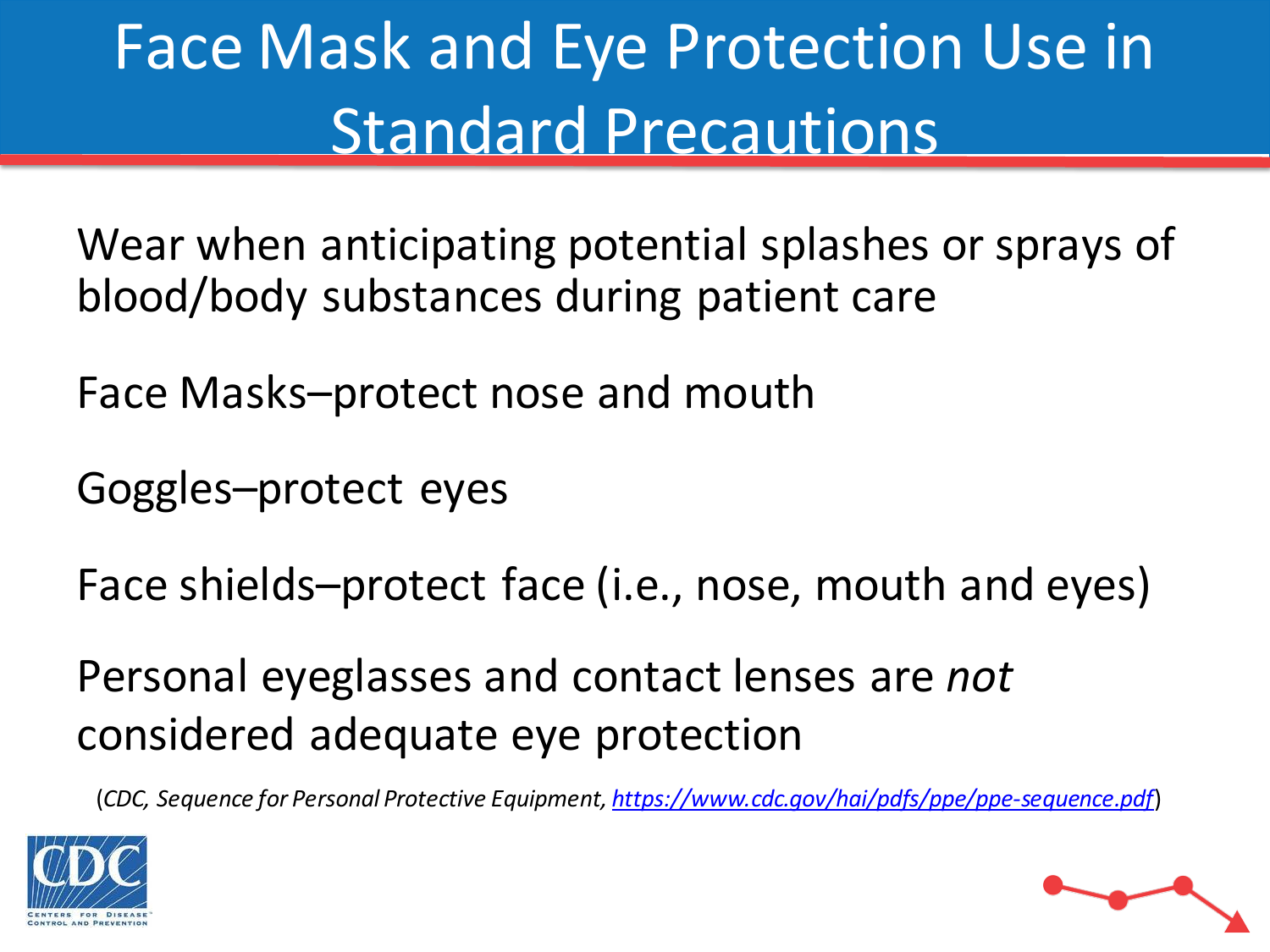#### Donning a Face Mask or Respirator

Secure ties or elastic bands at middle of head and neck

Flexible band should fit to bridge of nose

Face mask should fit snug to face and below chin

Fit-check respirator





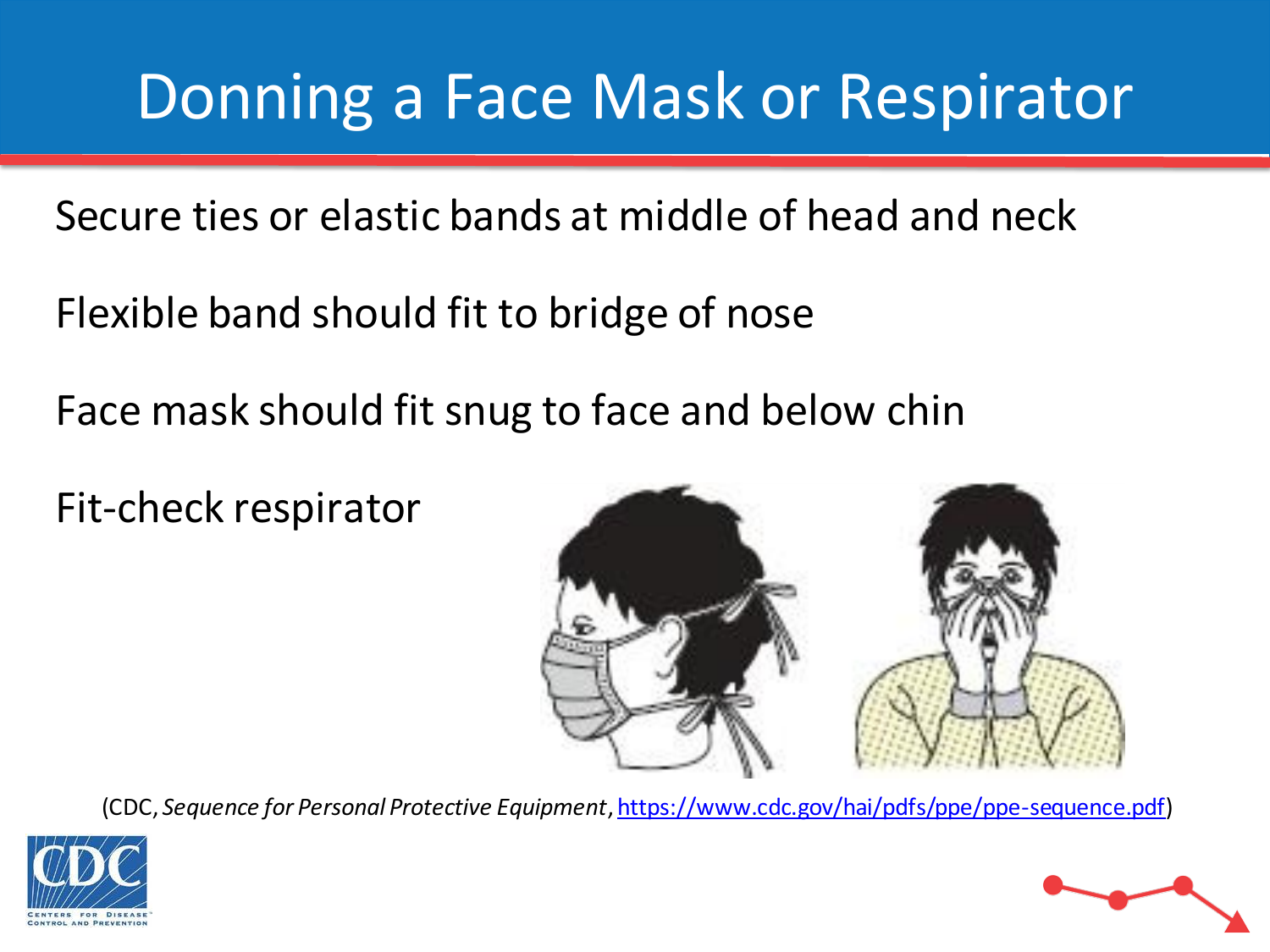## Doffing a Face Mask or Respirator

Grasp bottom ties or elastics of the face mask/respirator, then the ones at the top, and remove without touching the front

Discard in waste container





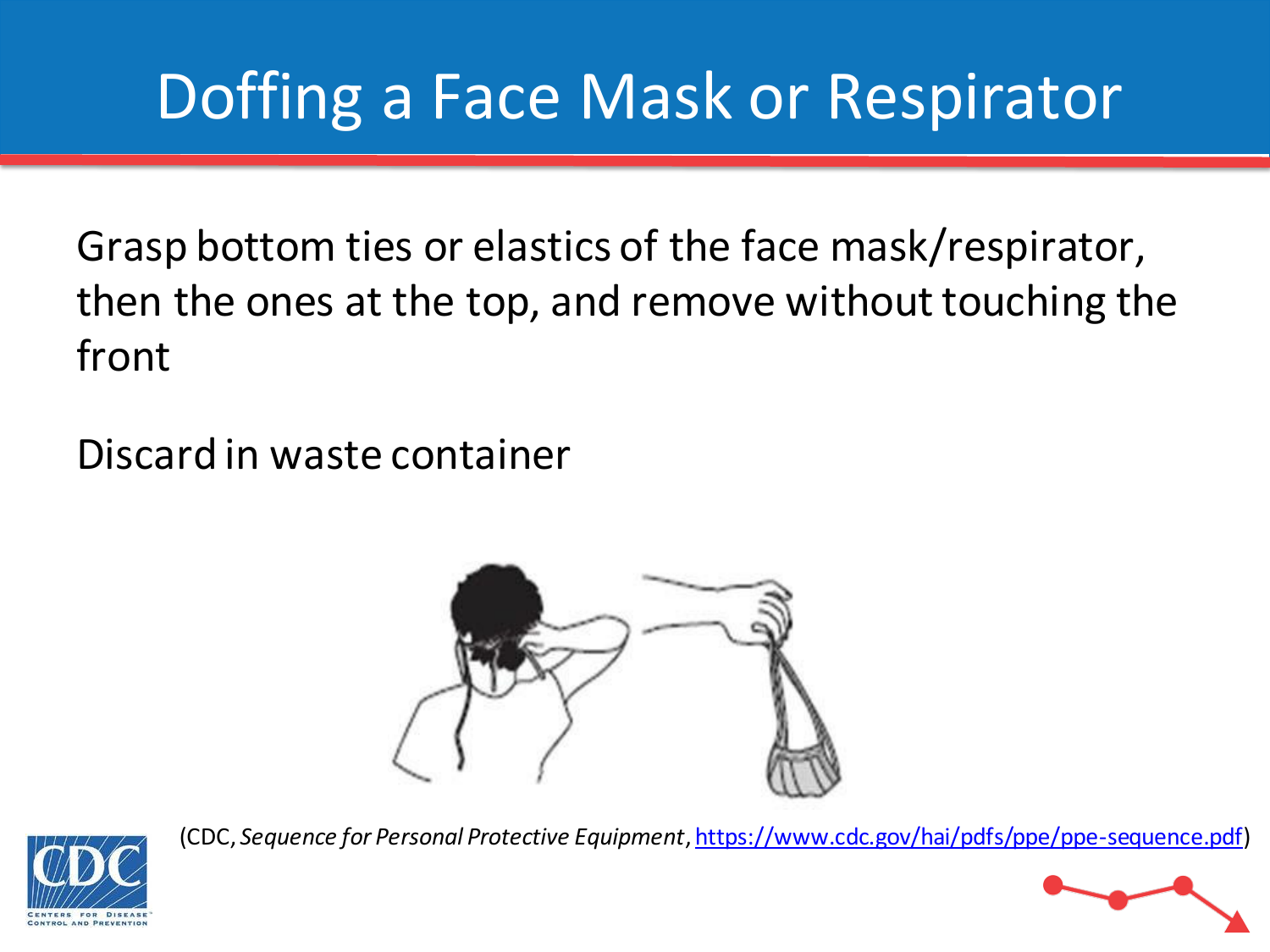# Donning and Doffing Goggles and Face Shield

#### Don:

• Place over face and eyes and adjust to fit



#### Doff:

- Remove from the back by lifting the head band over the ear piece
- Place in designated area for reprocessing or disposal